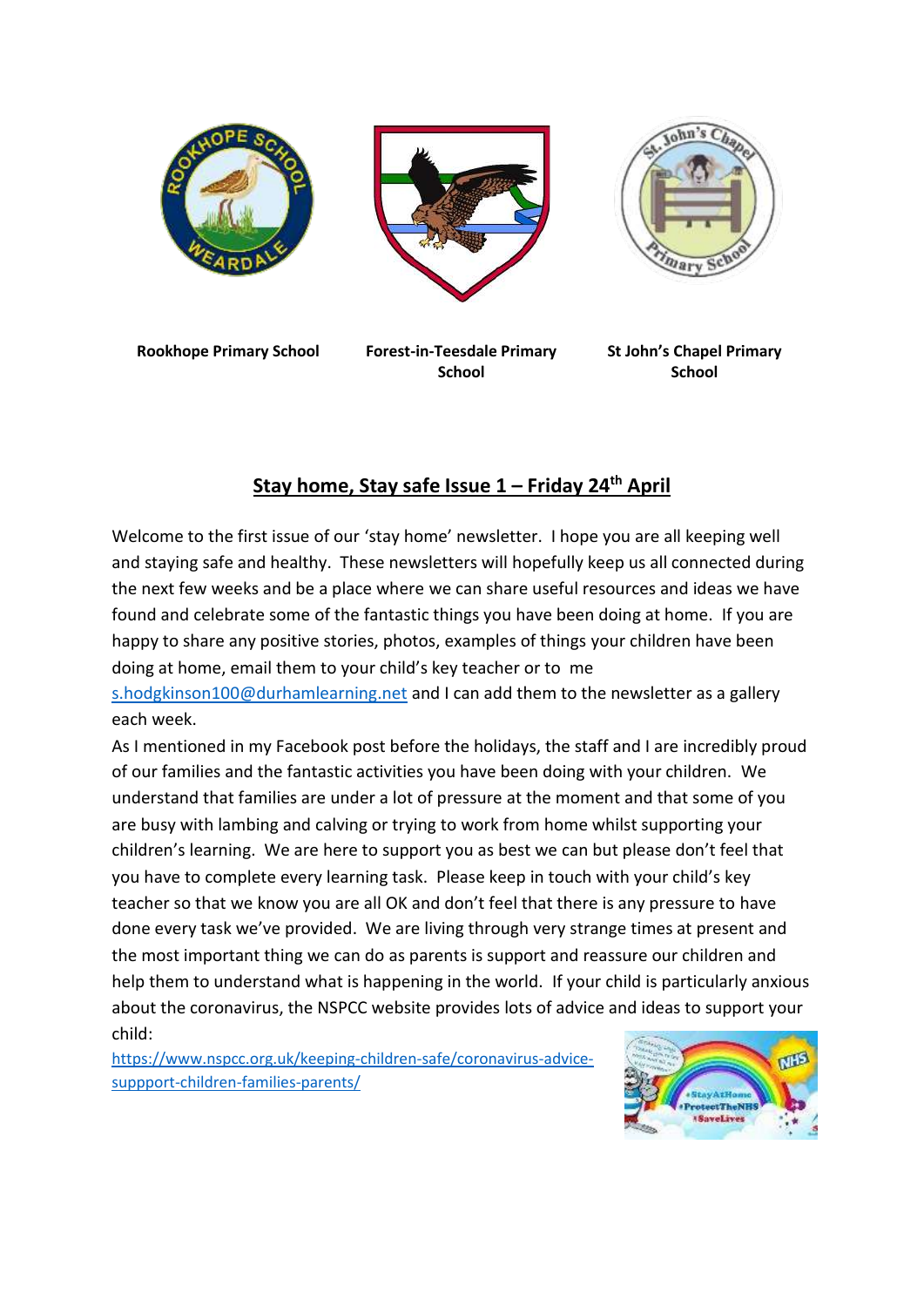## **Messages from our team**

*'Hello everyone! I hope you are all keeping well and enjoying the sunshine. I'm enjoying walking my dog once I've finished work and spending time in my garden. I'm looking forward to seeing you all once it's safe to do so. In the meantime, I'm loving seeing all your photos and pieces of work you have done! '- Mrs Hodgkinson*

*'Hi everyone! I have really enjoyed seeing all the different things you have been doing so far. I'm enjoying getting out for a walk or run each day once I finish working. I'm busy learning lots of new things for when we get back to school and I'm looking forward to seeing you all once we're back.' - Miss Woods*

*'Hello everyone. I love seeing all the super things that you have been up to! You are very creative and have inspired me to get into my garden and start planting and growing my own vegetables. I enjoy seeing all the baking and cooking that you have been doing and I think I am improving, especially my banana cake! After work, I am enjoying spending time with my family, but I am looking forward to seeing you all when we get back.'-Mrs. Eyers*

*'Hi everyone! I'm enjoying seeing all the things that you have been doing and the super work. I'm doing lots of work on my computer but I'm trying to fit in a walk, or a bike ride each day with my family. Yesterday, I made an apple crumble for the first time – it was delicious!' - Mrs Eastwood*

*Hellloooo Everyone! I hope you are all well, I miss seeing your lovely smiley faces! I love seeing all the interesting things you have been up to whilst school is closed, please keep all the photos and messages coming in. I have been walking Willow everyday and enjoying playing games with Archie – we are experts at swingball now! - Ms G Smith (SJC)*

*'Hope you're all well. I've just had a baby alpaca (cria) born this morning.' Mrs Smith (Rookhope)*

*'Hi everyone! I would just like to wish all the children and their families safe and happy times together.' Mrs Fenton*

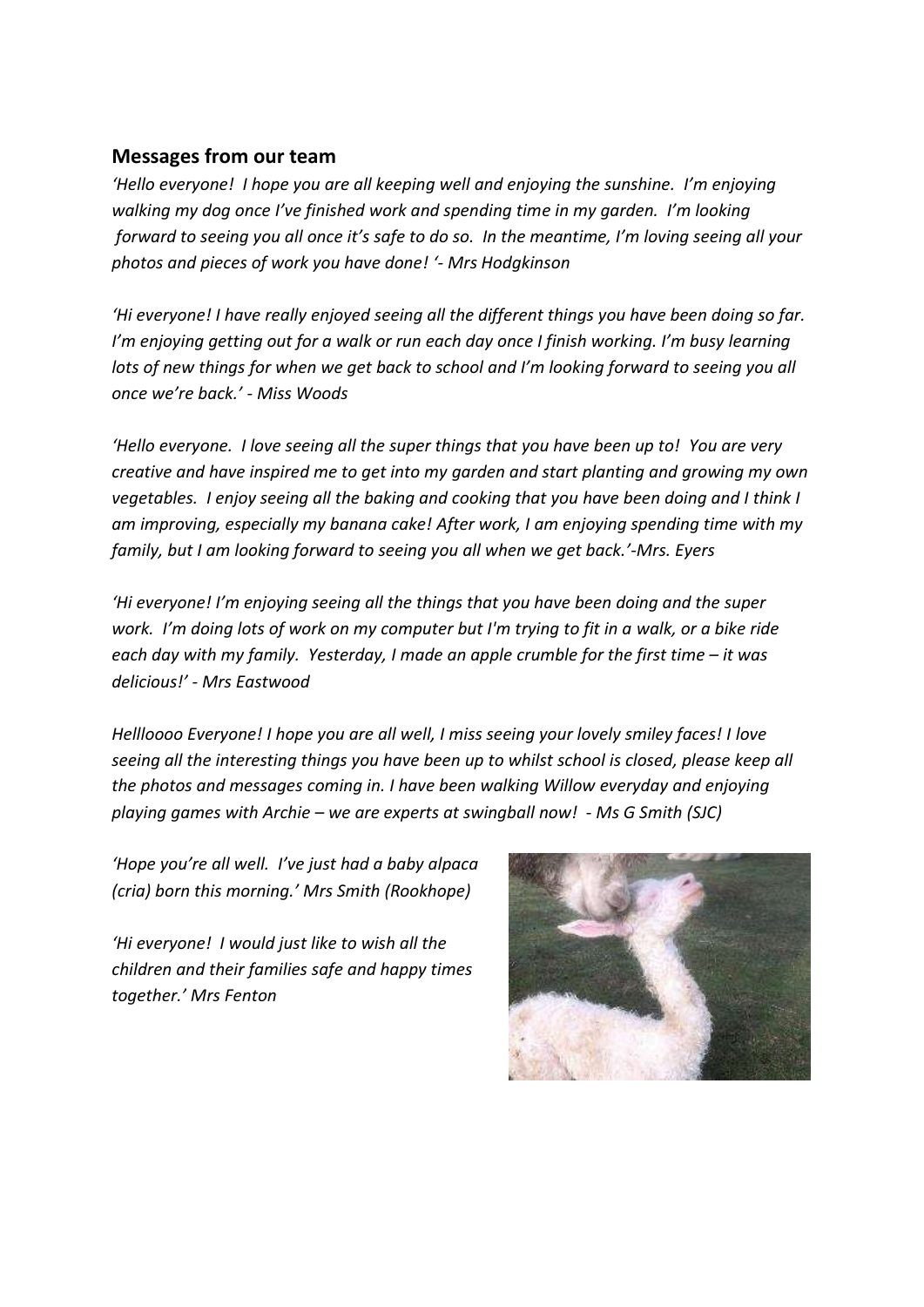# **Department for Education Updates**

You can find the latest updates for parents and carers from the DFE at [https://www.gov.uk/government/publications/closure-of-educational-settings-information](https://www.gov.uk/government/publications/closure-of-educational-settings-information-for-parents-and-carers)[for-parents-and-carers](https://www.gov.uk/government/publications/closure-of-educational-settings-information-for-parents-and-carers)

# **Support for families in Weardale**

### **Update from Weardale Action Partnership:**

Linda is a Rural Advice Worker in Weardale. Linda is a fully qualified Citizen's Advice Worker. Funding from the Weardale Action Partnership enabled the service to be brought to Weardale in the form of home visits to residents who are unable to travel to a Citizens Advice office.

The service offers help with all aspects of welfare benefits advice e.g. identifying eligibility for a benefit, helping to make a claim and challenging negative decisions on behalf of the clients.

During the Coronavirus outbreak, Linda is continuing to work with residents of Weardale by

telephone. She can be contacted on 0191 3726758 for advice on all aspects of Welfare Benefits advice, debt and other advice.

All calls are confidential.

# **Headteacher Challenge for next week**

If you are managing to get out for a daily walk or are playing in the garden or out in the fields, see if you can complete this scavenger hunt next week. Send me a photo of your finds by **Thursday** if you would like it to be included in our gallery of the week. The website is :-

<https://tinyurl.com/scavengerspring>

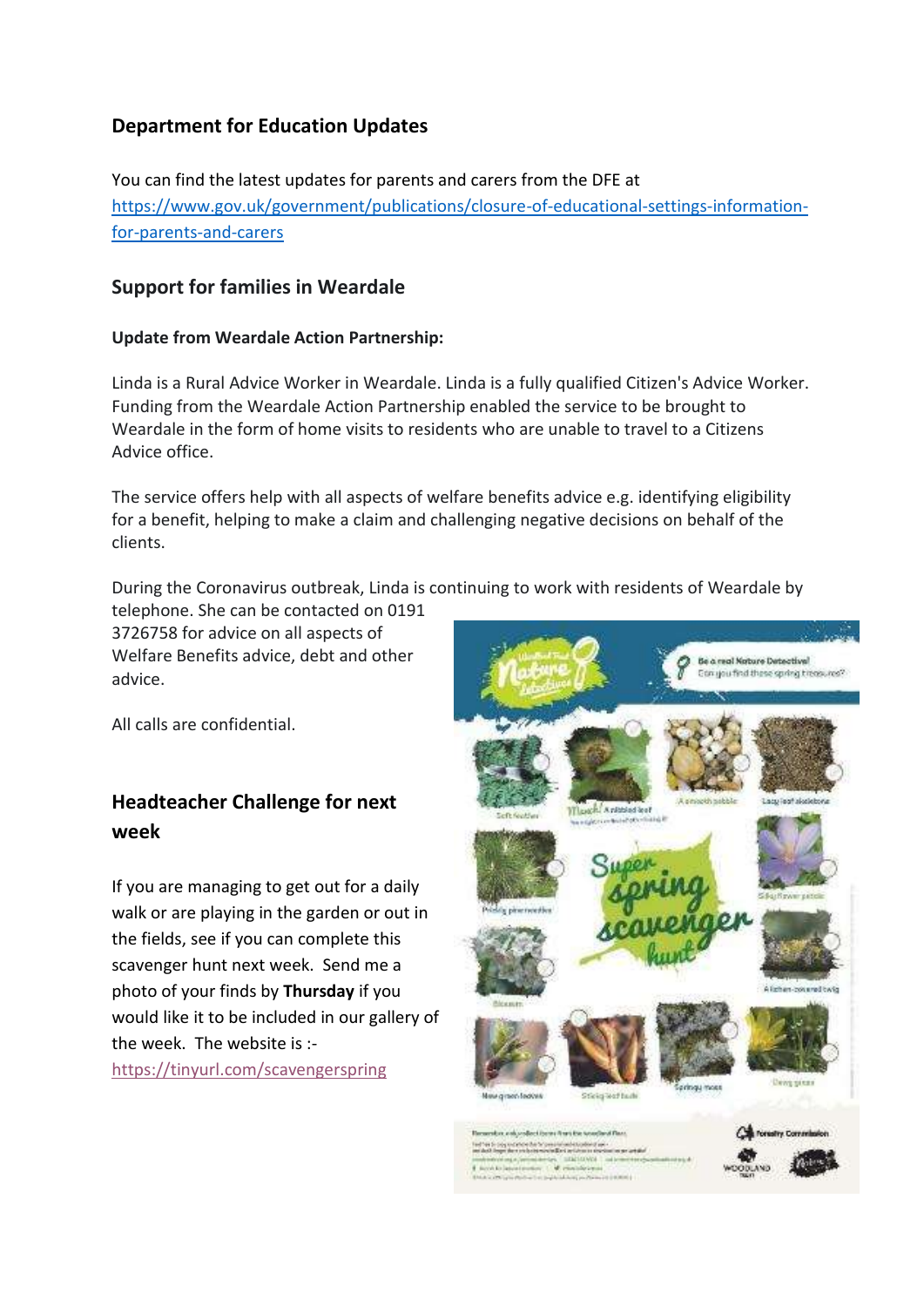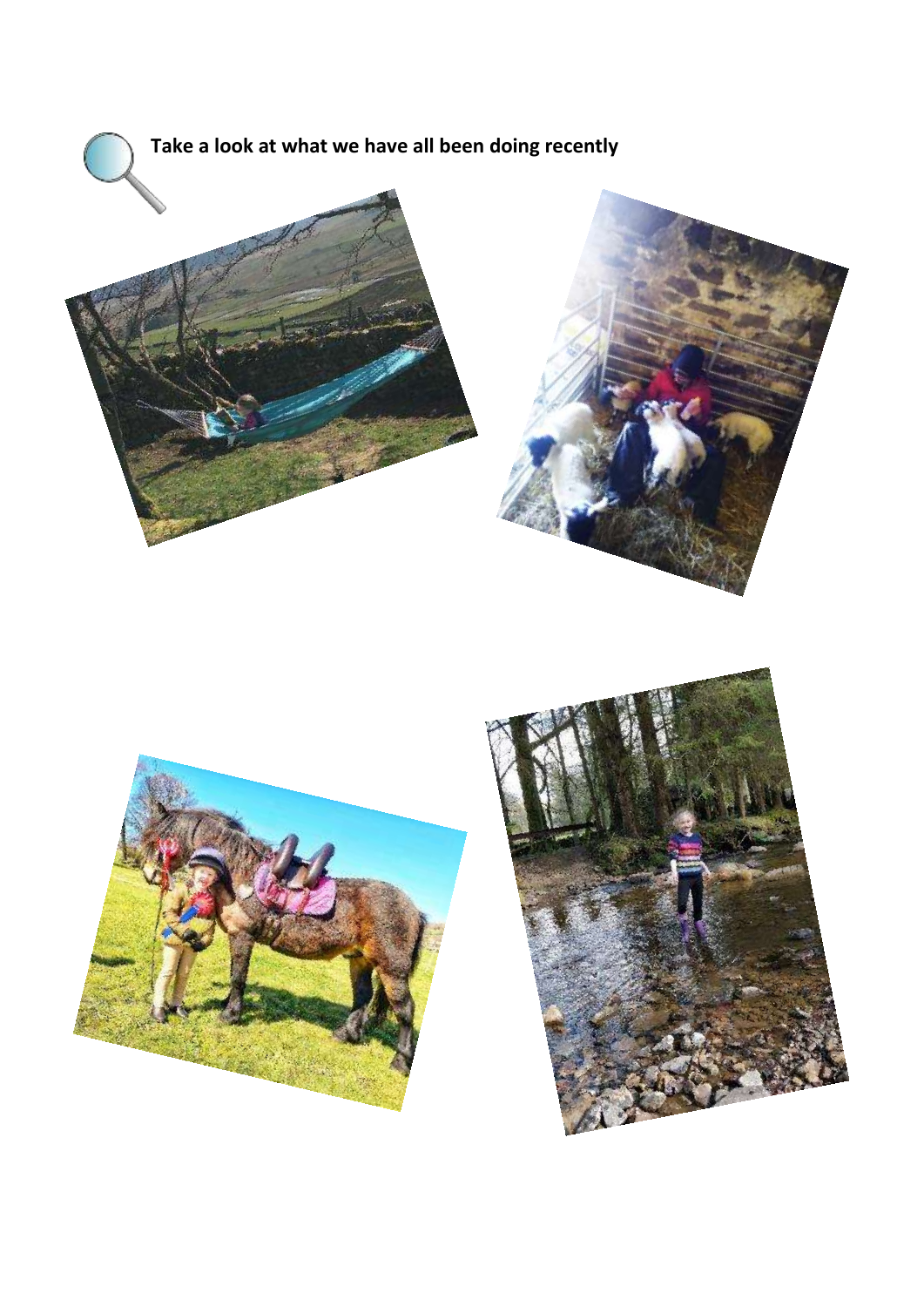**Our photo wall is an opportunity to share what we are all doing. Please do not feel any pressure to send in photos but if you would like to send something to help the children keep in touch, email them to your child's teacher or to me [s.hodgkinson100@durhamlearning.net](mailto:s.hodgkinson100@durhamlearning.net)**



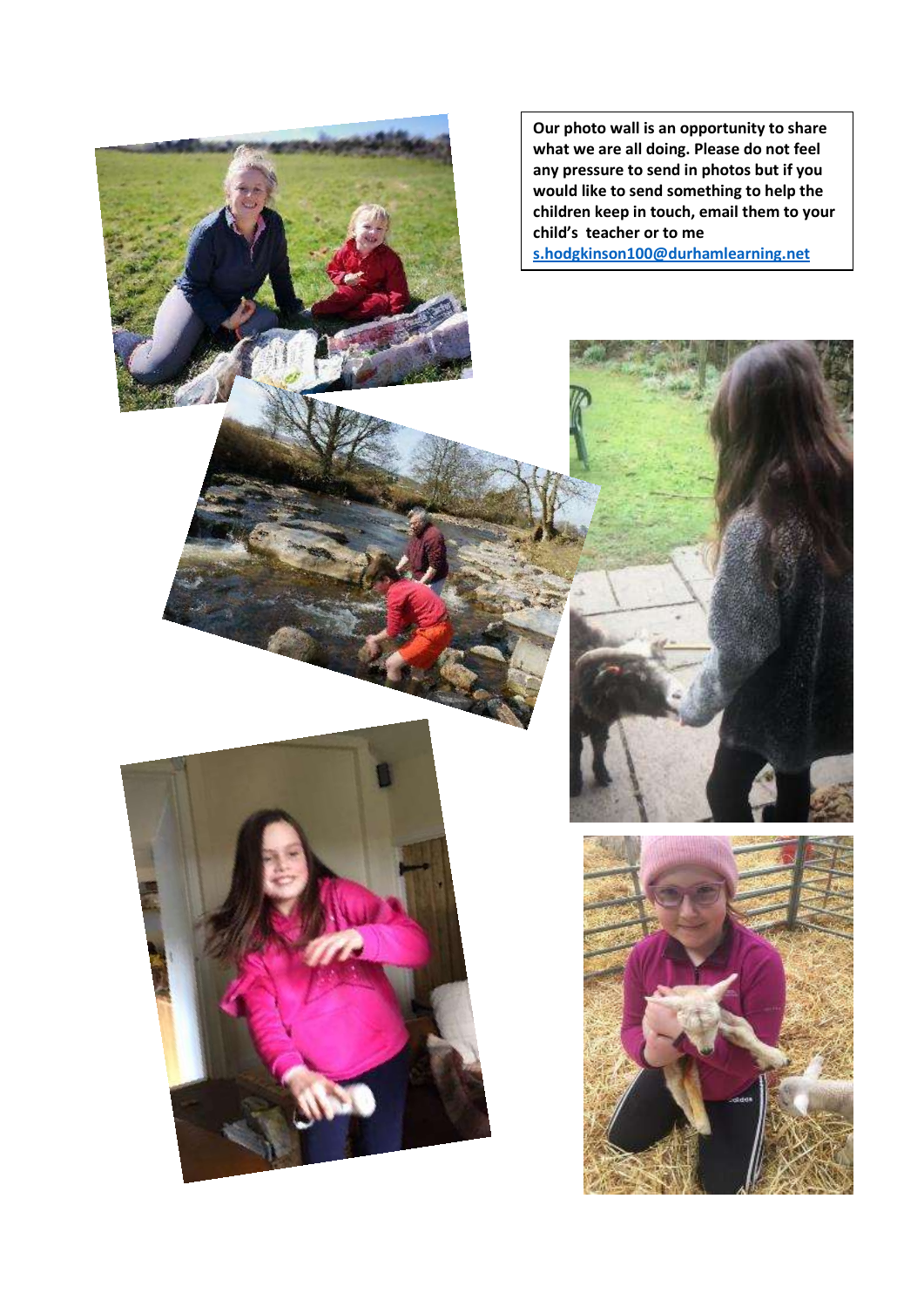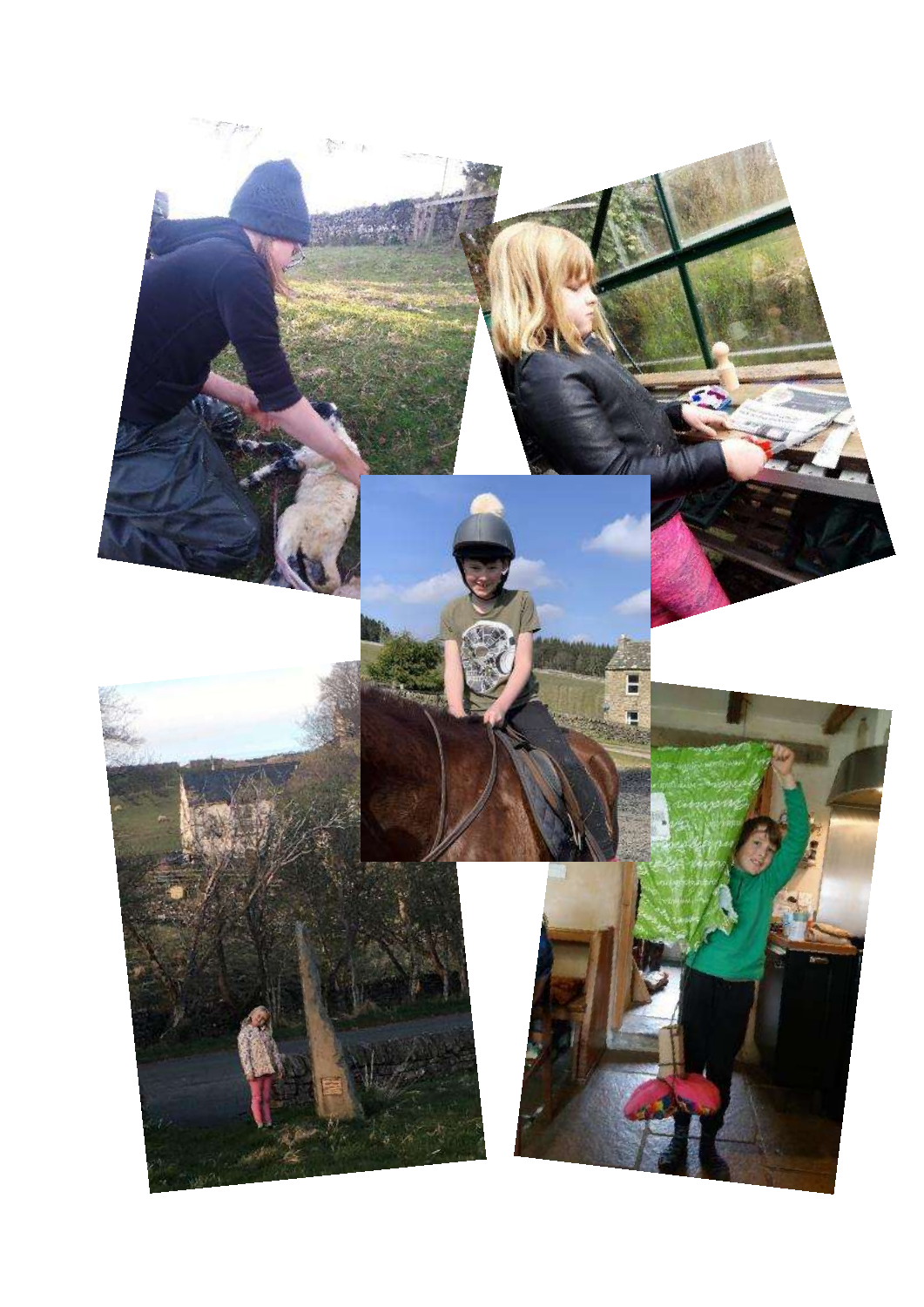# **Learning Resources and ideas you might like to try**

## **Keeping Active**

So many of you are keeping active during this time, below you will find some links to more activities to inspire you into action. Remember to take some photos of you keeping active and send them to your teachers.

#### **Boogie Beebies**

[https://www.bbc.co.uk/programmes/b006mvsc](https://eur03.safelinks.protection.outlook.com/?url=https%3A%2F%2Fwww.bbc.co.uk%2Fprogrammes%2Fb006mvsc&data=02%7C01%7Cs.hodgkinson100%40durhamlearning.net%7Ce4f6f8f36d0e4cf635ef08d7e6b97e97%7C45dfff5283644d73bf3a8f98bdf10d87%7C0%7C0%7C637231556685117465&sdata=eHg644mghZf9BL8NQesMhyIfDrl9tCP9EML0%2BwoHbhg%3D&reserved=0)

#### **Disney Shake Ups**

[https://www.nhs.uk/10-minute-shake-up/shake-ups](https://eur03.safelinks.protection.outlook.com/?url=https%3A%2F%2Fwww.nhs.uk%2F10-minute-shake-up%2Fshake-ups&data=02%7C01%7Cs.hodgkinson100%40durhamlearning.net%7Ce4f6f8f36d0e4cf635ef08d7e6b97e97%7C45dfff5283644d73bf3a8f98bdf10d87%7C0%7C0%7C637231556685127461&sdata=PZbEI%2BIiQM86aZId5VmyuAFcAZQM4xcSB5R6fMyiRkM%3D&reserved=0)

#### **Super Movers**

[https://www.bbc.co.uk/teach/supermovers](https://eur03.safelinks.protection.outlook.com/?url=https%3A%2F%2Fwww.bbc.co.uk%2Fteach%2Fsupermovers&data=02%7C01%7Cs.hodgkinson100%40durhamlearning.net%7Ce4f6f8f36d0e4cf635ef08d7e6b97e97%7C45dfff5283644d73bf3a8f98bdf10d87%7C0%7C0%7C637231556685127461&sdata=SQ1TriNwPsHz6e4sFhPuJDejYyczDFrm%2F6ze5iLtgUI%3D&reserved=0)

#### **This is PE**

[https://www.youtube.com/playlist?list=PLYGRaluWWTojV3An2WEgsQ4qGFy\\_91jDL](https://eur03.safelinks.protection.outlook.com/?url=https%3A%2F%2Fwww.youtube.com%2Fplaylist%3Flist%3DPLYGRaluWWTojV3An2WEgsQ4qGFy_91jDL&data=02%7C01%7Cs.hodgkinson100%40durhamlearning.net%7Ce4f6f8f36d0e4cf635ef08d7e6b97e97%7C45dfff5283644d73bf3a8f98bdf10d87%7C0%7C0%7C637231556685127461&sdata=LHW2%2BkiZnx%2FojWSInX3%2B8BHx2Px15UvqaNENPLkZ7bs%3D&reserved=0)

#### **Sporting Influence**

[https://sportinginfluence.com/home-resources](https://eur03.safelinks.protection.outlook.com/?url=https%3A%2F%2Fsportinginfluence.com%2Fhome-resources&data=02%7C01%7Cs.hodgkinson100%40durhamlearning.net%7Ce4f6f8f36d0e4cf635ef08d7e6b97e97%7C45dfff5283644d73bf3a8f98bdf10d87%7C0%7C0%7C637231556685137451&sdata=H4q7clngQcIylOMZ18lCBtz6I%2B223YTYQDmt1hSyDlU%3D&reserved=0)

#### **Joe Wicks – Live on Youtube every weekday at 9am**

[https://www.thebodycoach.com/blog/pe-with-joe-1254.html](https://eur03.safelinks.protection.outlook.com/?url=https%3A%2F%2Fwww.thebodycoach.com%2Fblog%2Fpe-with-joe-1254.html&data=02%7C01%7Cs.hodgkinson100%40durhamlearning.net%7Ce4f6f8f36d0e4cf635ef08d7e6b97e97%7C45dfff5283644d73bf3a8f98bdf10d87%7C0%7C0%7C637231556685137451&sdata=2ssjV1MmZLdgar7OB7JYajAwDE2U%2FaPVqGSUMmM7jMg%3D&reserved=0)

### **Music Resources**



Durham Music Service has launched its **Youtube channel.** Every day from 20th April we will post a short musical learning video for pupils suitable for both in

and out of school.

- Action **Monday** (wake up the week with an Action Song)
- Rockin Rhythm **Tuesday** (Have fun with rhythm with percussion/household objects)
- Ukulele **Wednesday** (Sing and strum for Uke Fun!)
- Singalong **Thursday** (Catchy songs for all the family)
- Signing **Friday** (Sing and Sign for all)